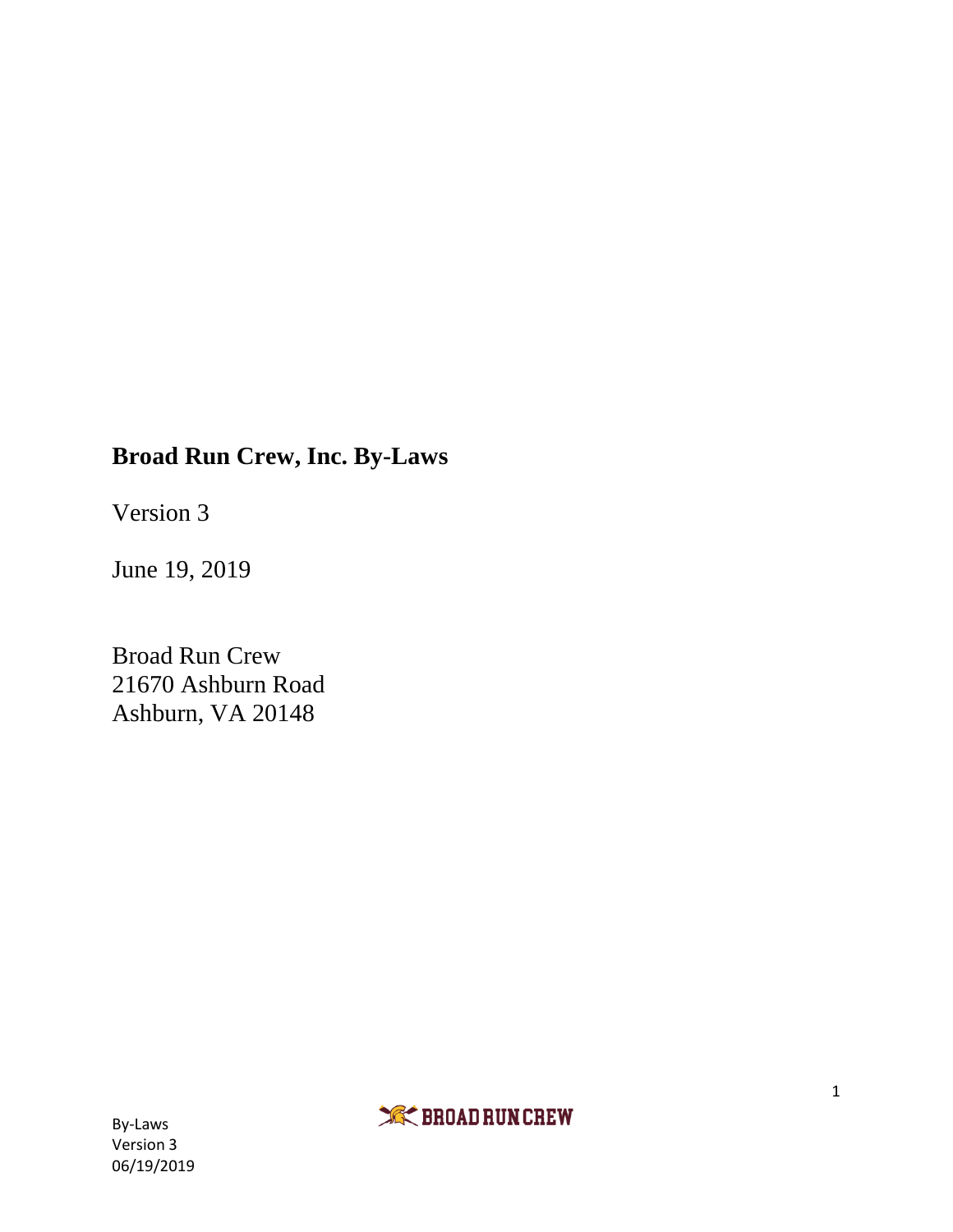### **TABLE OF CONTENTS**

### **1 Article I PURPOSE**

# **2 Article II MEMBERSHIP**

- 2.1 SECTION 1. Eligibility
- 2.2 SECTION 2. Size of Membership
- 2.3 SECTION 3. Loss of Membership
- 2.4 SECTION 4. Membership Privileges
- 2.5 SECTION 5. Attendance
- 2.6 SECTION 6. Team Selection
- 2.7 SECTION 7. Membership Categories
- 2.7.1 SECTION 7a. Rowing Members
- 2.7.2 SECTION 7b. Non -Rowing Members

# **3 Article III REGISTRATION AND FEES**

- 3.1 SECTION 1. Registration
- 3.2 SECTION 2. Fees
- 3.3 SECTION 3. Scholarship

# **4 Article IV SAFETY**

- 4.1 SECTION 1. Water Safety
- 4.2 SECTION 2. Registration Forms
- 4.3 SECTION 3. Liability Insurance

# **5 Article V CODE OF CONDUCT**

- 5.1 SECTION 1. Sportsmanship Rule
- 5.2 SECTION 2. Athletes Code of Conduct
- 5.3 SECTION 3. Coaches Code of Conduct
- 5.4 SECTION 4. Administrator's Code of Conduct
- 5.5 SECTION 5. Parent's Code of Conduct
- 5.6 SECTION 6. Spectator's Code of Conduct

# **6 Article VI DISCIPLINARY PROCEEDINGS**

- 6.1 SECTION 1. Conduct
- 6.2 SECTION 2. Misconduct
- 6.3 SECTION 3. Conduct Board
- 6.3.1 SECTION 3a. Authority and Organization
- 6.3.2 SECTION 3b. Composition and Selection
- 6.3.3 SECTION 3c. Incident Report
- 6.3.4 SECTION 3d. Procedures and Determination
- 6.3.5 SECTION 3e. Disciplinary Actions
- 6.3.6 SECTION 3f. Meeting Minutes
- 6.3.7 SECTION 3g. Appeals Process

# **7 Article VII OFFICERS**

7.1 SECTION 1. Composition, Term, and Compensation

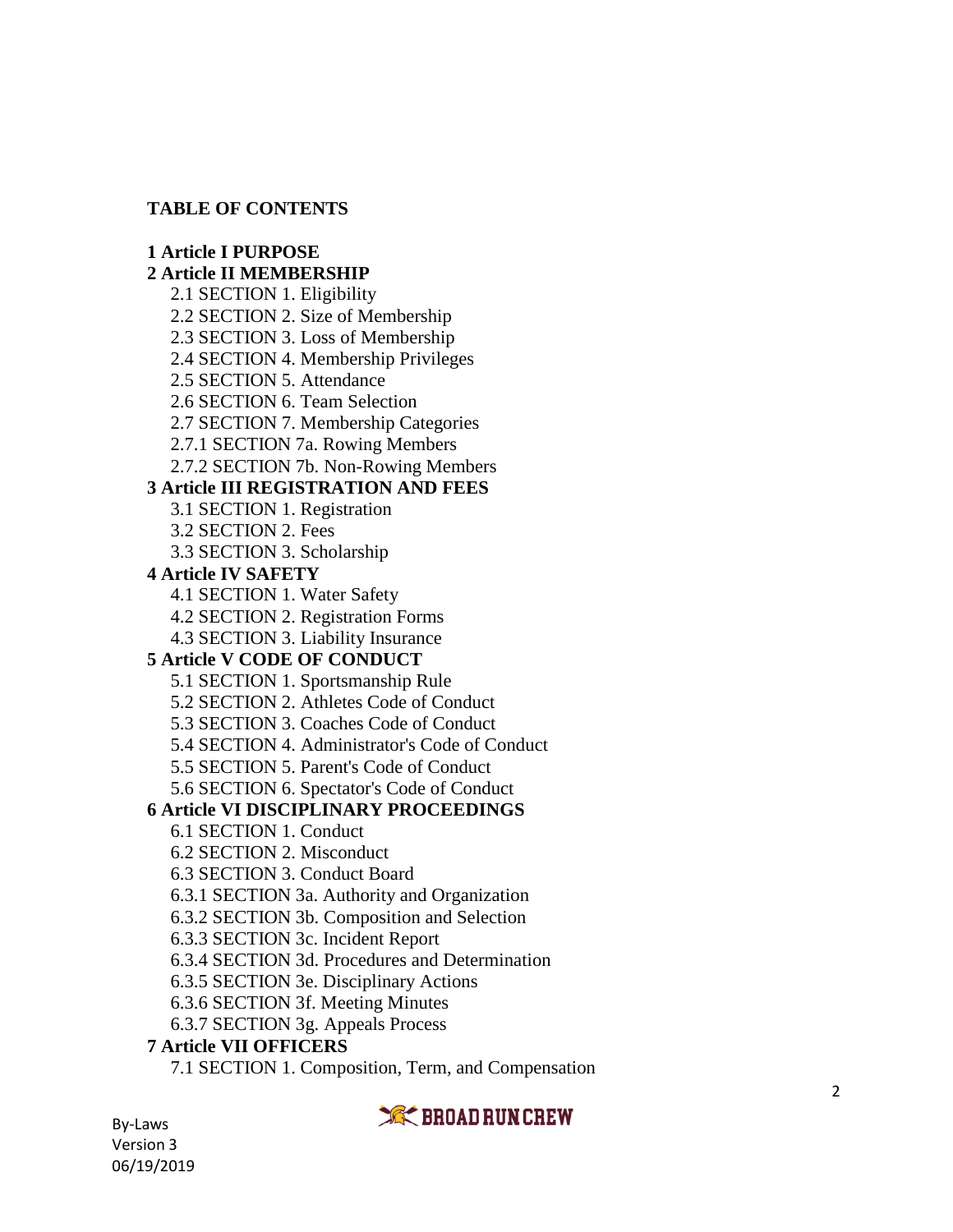- 7.2 SECTION 2. Purpose of Club Officers
- 7.3 SECTION 3. Conflict of Interest Policy
- 7.3.1 SECTION 3a. Policy
- 7.4 SECTION 4. Duties and Responsibilities
- 7.4.1 SECTION 4a. President
- 7.4.2 SECTION 4b. Vice President of Administration and Communication
- 7.4.3 SECTION 4c. Vice President of Operations
- 7.4.4 SECTION 4d. Treasurer
- 7.4.5 SECTION 4e. Secretary
- 7.4.6 SECTION 4f. VASRA Rep
- 7.4.7 SECTION 4g. Broad Run High School Administrator/Appointee
- 7.4.8 SECTION 4h. Head Coach

### **8 Article VIII ELECTIONS**

- 8.1 SECTION 1. Nomination
- 8.2 SECTION 2. Voting
- 8.3 SECTION 3. Succession
- 8.4 SECTION 4. Removal of Officers
- 8.5 SECTION 5. Resignation of Officers

# **9 Article IX BOARD OF DIRECTORS**

- 9.1 SECTION 1. Composition, Term, and Compensation
- 9.2 SECTION 2. Fiduciary Responsibility

# **10 Article X MEETINGS**

- 10.1 SECTION 1. General Membership Meeting
- 10.2 SECTION 2. Club Officer Meetings
- 10.3 SECTION 3. Committee Meetings
- 10.4 SECTION 4. Special Meetings
- 10.5 SECTION 5. Notice of Meetings
- 10.6 SECTION 6. Order of Business

# **11 Article XI RECORDS**

- 11.1 SECTION 1. Club Documents
- 11.2 SECTION 2. Annual Audit
- 11.3 SECTION 3. Annual Financial Report
- 11.4 SECTION 4. Accounting Period End Date

# **12 Article XII IDEMENIFICATION PROVISION**

- **13 Article XIII DISSOLUTION**
- **14 Article XIV AMENDMENTS**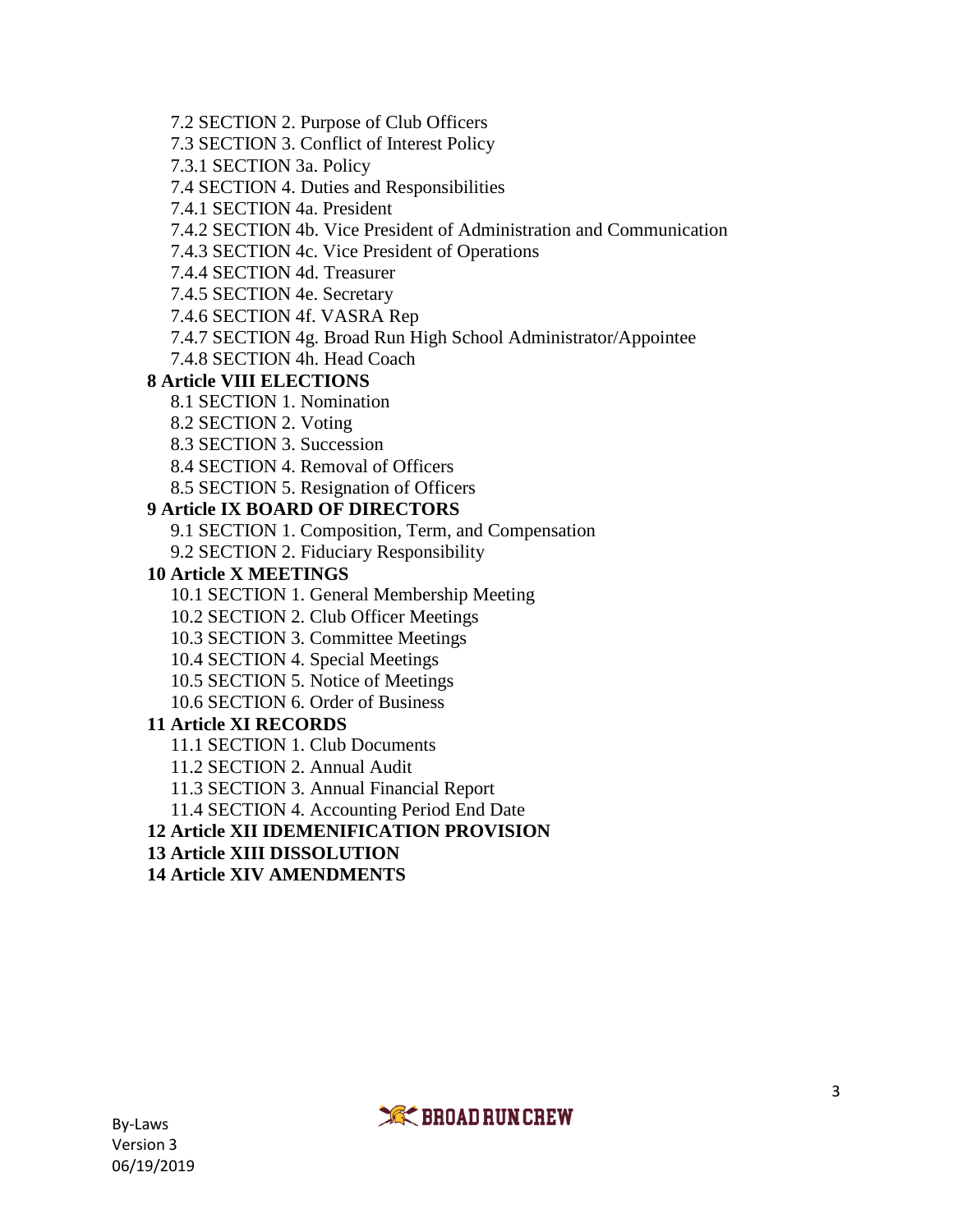#### **1 Article I PURPOSE**

The Broad Run Crew Inc. organization shall hereinafter be known Broad Run Crew (BRCrew, BRC).

The purpose of BRCrew is to promote and develop amateur rowing to students in Broad Run High School in Ashburn, VA and in Loudoun County, VA.

BRCrew is to provide students from Broad Run High School the opportunity to learn and compete in the sport of amateur rowing in a health, developmental and competitive environment that instills the ideals of sportsmanship, leadership, and cognitive development.

BRCrew is to support students from Loudoun County the opportunity to learn and compete in the support of amateur rowing.

BRCrew strives to instill in each athlete a love of rowing, the principles of fair play and sportsmanship, and the development of personal and time management skills. BRCrew intends to exemplify the principles and philosophies of US Rowing, the national governing body for the sport of rowing in the United States. With USRowing trained coaches BRCrew aims to develop some of the finest youth rowing members in the state of Virginia while providing a safe and fun environment for athletes of high school age.

### **2 Articles II MEMBERSHIP**

### **2.1 SECTION 1. Eligibility**

Any student from the Broad Run High School who is of sound mental and physical health, in good academic standing, and who seek active participation in the sport of rowing is eligible for membership. Adult membership is restricted to club officials, coaching staff, offwater volunteers and the custodial parent(s) and volunteer(s) of the athletes. Members must remain in good standing with the Loudoun County Public Schools (LCPS), USRowing, Virginia Scholastic Rowing Association (VASRA), BRCrew, and facilities where practices and regattas occur.

A student must maintain academic eligibility as set by LCPS and BRCrew. Any member who fails to maintain the required level of academic performance shall be suspended from participating, playing and /or practicing with the club until they meet the requirements.

### **2.2 SECTION 2. Size of Membership**

The size of the membership is at the discretion of the Head Coach and the Board of Directors.

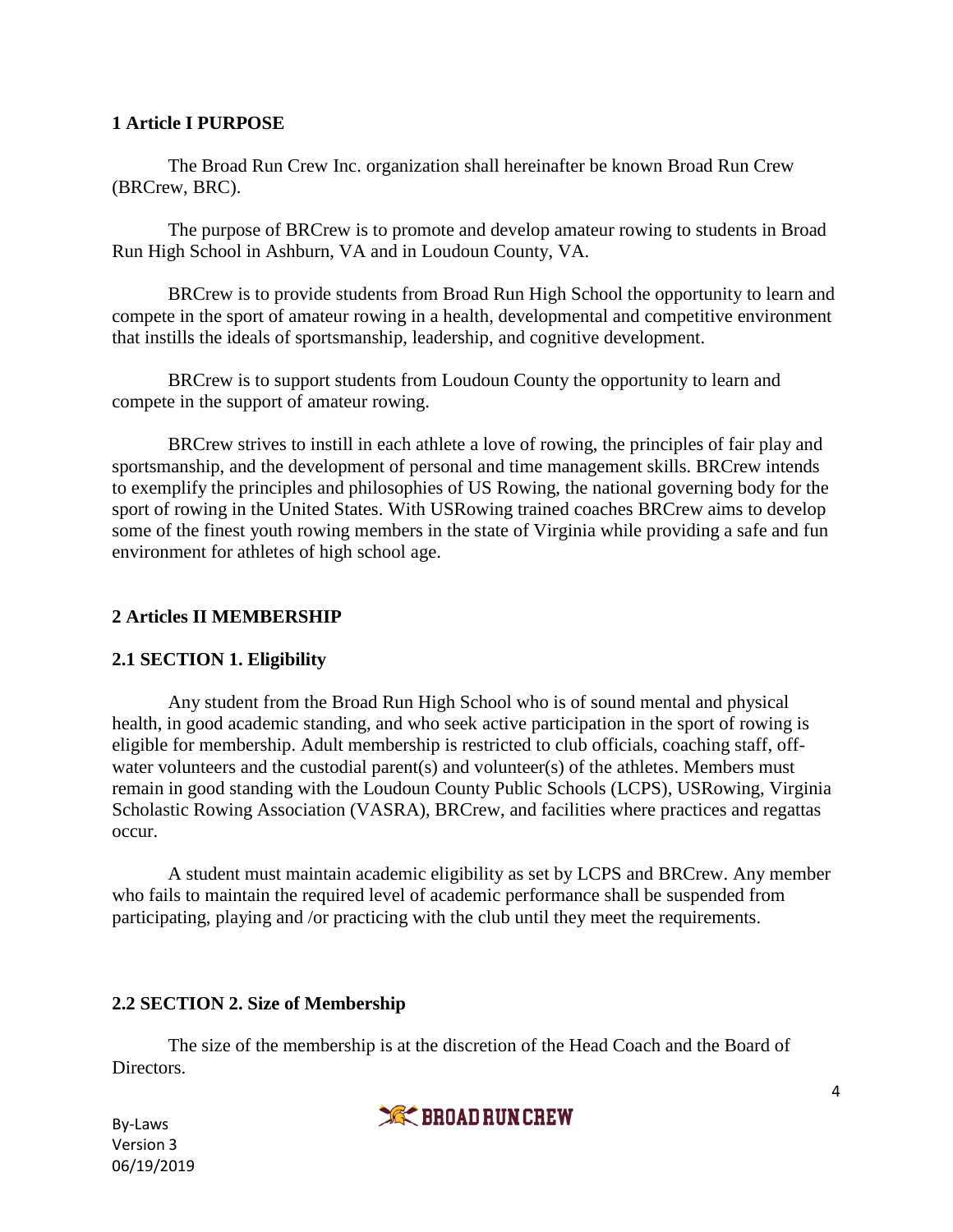#### **2.3 SECTION 3. Loss of Membership**

Members shall become liable for payment of dues and fees as determined by Club Officers. Members may be suspended or dropped from the BRCrew for failure to abide by Loudoun County Public School rules, USRowing and VASRA rules, or the BRCrew by-laws. Complete guidelines on disciplinary proceedings are outlined in Article VI.

### **2.4 SECTION 4. Membership Privileges**

Athletes who pay membership dues and fees assessed by the Club may participate in the appropriate BRCrew activities. For example, regattas are for those members participating on the racing crew only. Custodial parent(s) or guardian(s) of athletes may attend meetings, participate in discussions, serve on committees, if appointed; or serve as an officer, if elected; and vote at general membership meetings as provided in.

#### **2.5 SECTION 5. Attendance**

The sport of rowing is team-orientated and as such requires regular attendance and full commitment. Team play and skill development are emphasized. Regular attendance is required to be eligible to participate in regattas.

#### **2.6 SECTION 6. Team Selection**

BRCrew's objective is to provide as many members as possible the best opportunity to learn and develop their rowing skills in a fun, safe, and competitive atmosphere. As a result, the number of athletes selected for a team will be guided by a desire to balance maximum participation opportunity, skills match, and safety considerations. The crew and boat selections are at the sole discretion of the coaches. Members of the Club whose ability and/or size prevent them from placement on a team may still participate at practices and work on developing rowing skills with the Club.

### **2.7 SECTION 7. Membership Categories**

#### **2.7.1 SECTION 7a. Rowing Members**

Rowing membership will be provided to Broad Run High School students who seek to acquire rowing skills either as developmental or competitive oarsmen/oarswomen/coxswains. Competitive rowers are those selected for participation in scheduled regatta races as outlined in Article II, Section 6.

#### **2.7.2 SECTION 7b. Non-Rowing Members**

Non-Rowing membership is available at no cost to any Broad Run High School student who has an interest in Crew. Such members can assist in fundraising activities, booster activities, and any other off-water club activities, including discussion sessions on rowing skills and

**XK BROAD RUN CREW**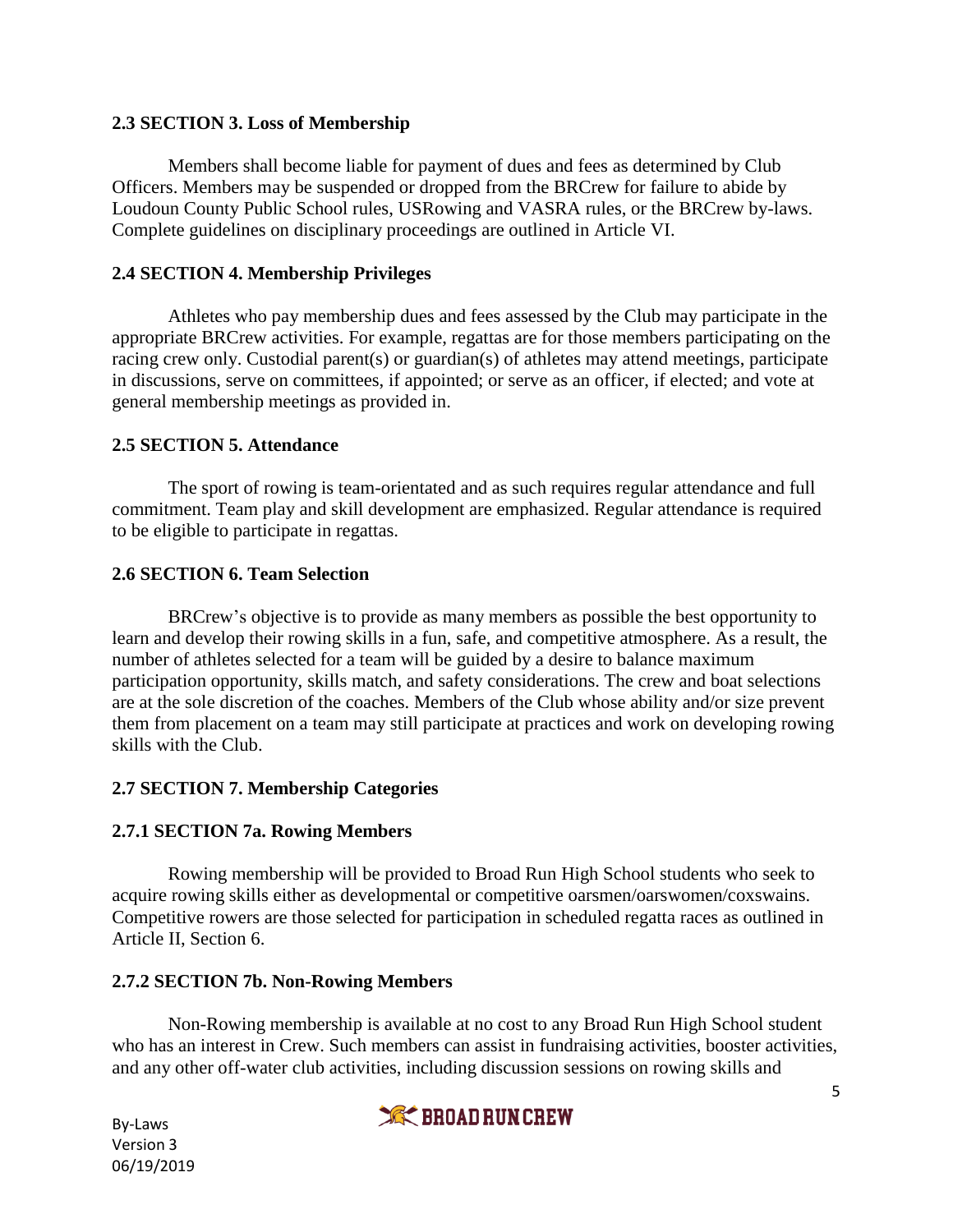strategies.

### **3 Article III REGISTRATION AND FEES**

### **3.1 SECTION 1. Registration**

Club registration for the spring season will open at the start of Winter Conditioning. Appropriate notification will be provided to current members and other Broad Run High School students. Registration forms must be completed and registration fees paid at this time. Late registration applications, up to a deadline of VHSL official start of the spring season, will be considered by the Club Officers on a case by case basis. All efforts will be made to accept such registrations consistent with space availability for the number of crews to be fielded.

### **3.2 SECTION 2. Fees**

Club fees will reflect the actual costs necessary to sustain the Club. Dues and other fees (i.e., registration and/or insurance) necessary for the administration of the BRCrew programs shall be established by the Club Officers on an annual basis prior to the start of each season with changes as they become necessary. Every effort will be made to keep the cost as low as possible while still providing a quality program. Among the methods of controlling costs are:

 1. establishing an active sponsorship program to provide funds to pay for all team uniforms and practice facilities, and

2. obligating each member to raise specified amounts through fund-raising activities.

Refunds will not be considered unless:

1. the request is received prior to the start of the spring season of the current school year, or the basis of the request is due to

2. an extended illness that prevents further participation,

3. a required move out of the Broad Run High School area, or

4. other family emergency to be assessed on a case by case basis by Club Officers.

All requests must be made in writing. Only the basic program fees are refundable. Rower uniform fees are not refundable. A ten percent (10%) administrative fee may be deducted from any refund amount. Loss of rower eligibility to represent the Club (academic and/or disciplinary) does not warrant a refund by the Club.

### **3.3 SECTION 3. Scholarship**

There may be a Coach's scholarship if funds are available to be applied toward crew dues.

# **4 Article IV SAFETY**

# **4.1 SECTION 1. Water Safety**

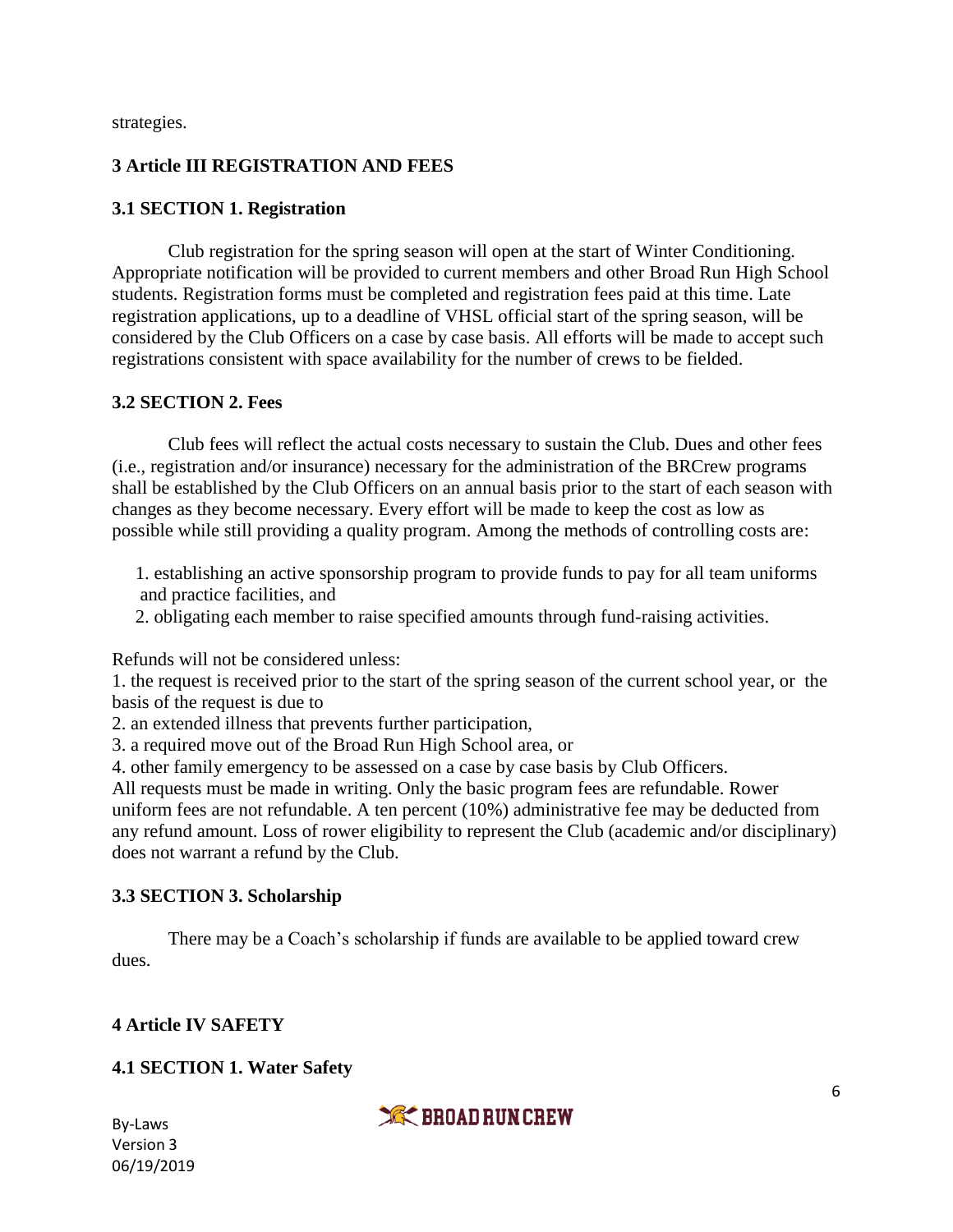US Rowing requires under the USRowing Safety guidelines that all rowers pass a swim test. Rowers should be able to complete a 100 meter swim, tread water for five (5) minutes, and may put on a life jacket while in the water. Coaches will maintain and instill a safety-first attitude with regard to student participation in all Club activities. Safety launches will be readily available for all water activities. The coaches' decisions are final regarding safety issues both on and off the water.

### **4.2 SECTION 2. Registration Forms**

Rowing members will be required to complete the following health and safety forms as part of the registration process for Club membership including, but not limited to:

- 1. VHSL Sport Physical (paper form due to BRHS/LCPS)
- 2. Student Athlete Concussion Guidelines (due online to BRHS/LCPS)
- 3. Parental Consent and Student Agreement (due online to BRHS/LCPS)
- 4. Training Rules and Regulations (due online to BRHS/LCPS)
- 5. Emergency Card (due online to BRHS/LCPS)
- 6. Electrical Modalities Protocol (due online to BRHS/LCPS)
- 7. Supplemental Oxygen Protocol (due online to BRHS/LCPS)
- 8. US Rowing Liability Waiver (due online to US Rowing)
- 9. Release and Waiver Agreement for BRHS practice facility (paper form due to BRCrew)

#### **4.3 SECTION 3. Liability Insurance**

The Club must obtain catastrophic insurance (general liability) for members annually.

### **5 Article V CODE OF CONDUCT**

#### **5.1 SECTION 1. Sportsmanship Rule**

Athletes, Coaches, Parents, and Spectators are required to conduct their relations with other teams, their own team, and other Club members in a spirit of good sportsmanship. Anyone who becomes a member of the BRCrew agrees to read and abide by the BRCrew Code of Conduct.

#### **5.2 SECTION 2. Athletes Code of Conduct**

- 1. Work hard to improve your skills.
- 2. Be a team athlete. Get along with your teammates.
- 3. Be on time for practices, meetings and regattas.
- 4. Learn the rules and play by them. Always be a good sport.
- 5. Respect your coach, your teammates, your parents, opponents, and officials.
- 6. Never argue with an official's decision.
- 7. Approach your Coach for any issues or concerns.

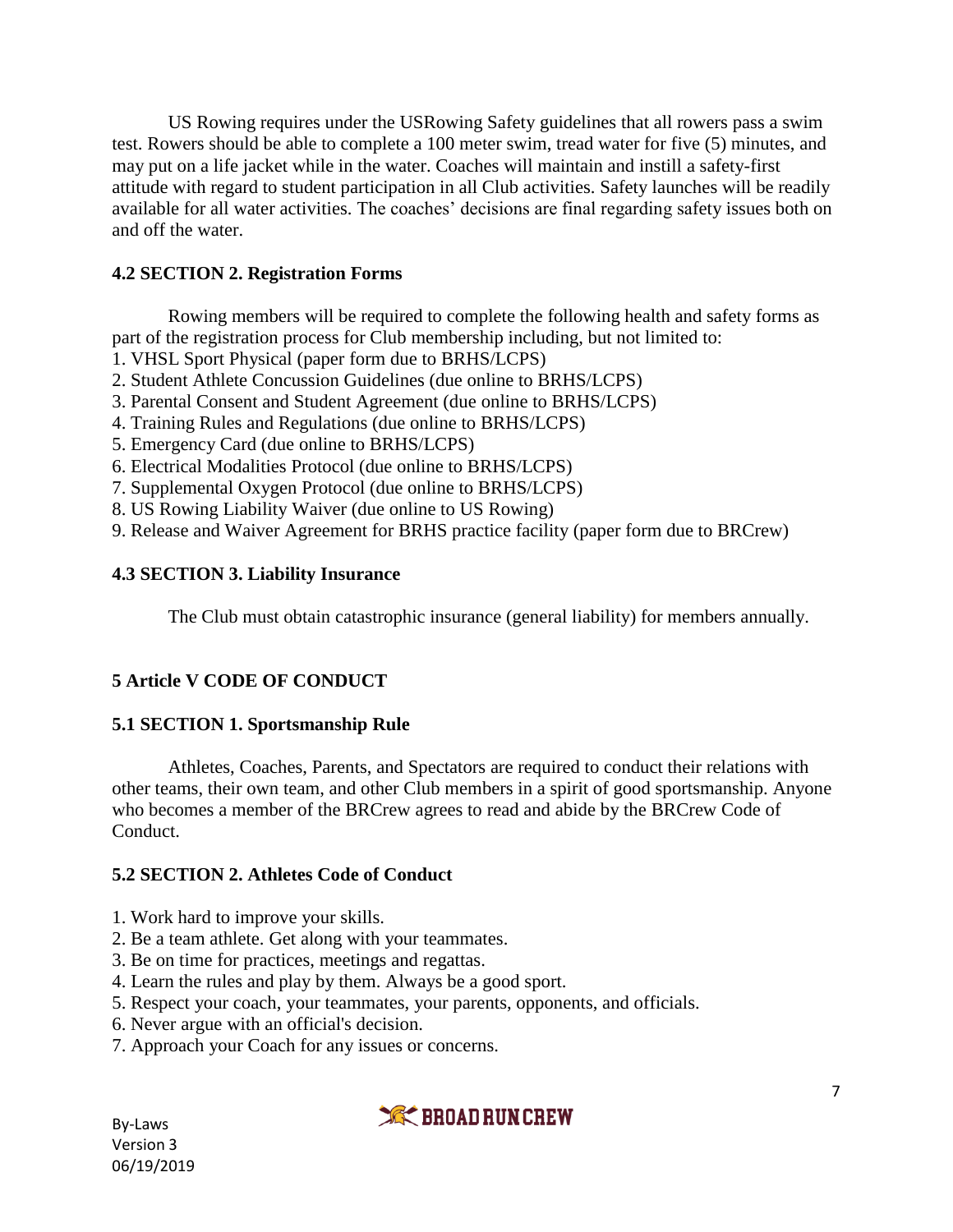# **5.3 SECTION 3. Coaches Code of Conduct**

1. Winning is a consideration, but not the only one, nor the most important one. Care more about the child than winning the race.

2. Be a positive role model to your rowers, display emotional maturity and be alert to the physical safety of the rowers.

3. Be generous with your praise when it is deserved; be consistent, honest, fair and just; do not criticize rowers publicly; be an effective communicator; do not yell at athletes.

4. Adjust to the personal problems and needs of the rowers; be a good listener; never verbally or physically abuse an athlete or official; give all rowers the opportunity to improve their skills, gain confidence and develop self-esteem.

5. Organize practices that are fun and challenging for your rowers. Familiarize yourself with the rules, techniques, and strategies of rowing; encourage all of your rowers to be team athletes.

6. Maintain an open line of communication with your athletes and parents. Explain the goals and objectives of the team.

7. Be concerned with the overall development of your rowers. It is more important to be a good citizen than a great rower. Stress good health habits and clean living.

8. Promote the premise and goals of BRCrew.

# **5.4 SECTION 4. Administrator's Code of Conduct**

1. Follow the rules and regulations of the LCPS, USRowing, VASRA, BRCrew and any associated organizations to ensure that their philosophy objectives are enhanced.

2. Support programs that train and educate athletes, coaches, parents, officials, and volunteers.

3. Promote and publicize our programs; seek financial support when possible.

4. Communicate with parents by holding parent/athlete orientation meetings as well as by being available to answer questions and address problems throughout the season.

5. Work to provide programs that encompass fairness to the participant and promote fair play and sportsmanship.

6. Recruit volunteers, including coaches, who demonstrate quality role models to the youth sport in this area.

7. Encourage coaches and officials to attend US Rowing clinics and education

opportunities; support the necessity of that training to maintain Club growth.

8. Read and be familiar with the contents of the US Rowing Guide and Rule books.

9. Develop other administrators to advance to positions within BRCrew.

### **5.5 SECTION 5. Parent's Code of Conduct**

1. Don't force your children to participate in sports, but support their desire to play their chosen sport.

2. Encourage your child to play by the rules.

- 3. Don't embarrass your child by yelling at athletes, coaches, or officials.
- 4. Show a positive attitude towards the races and all of their participants.

5. Emphasize skill development and practice.

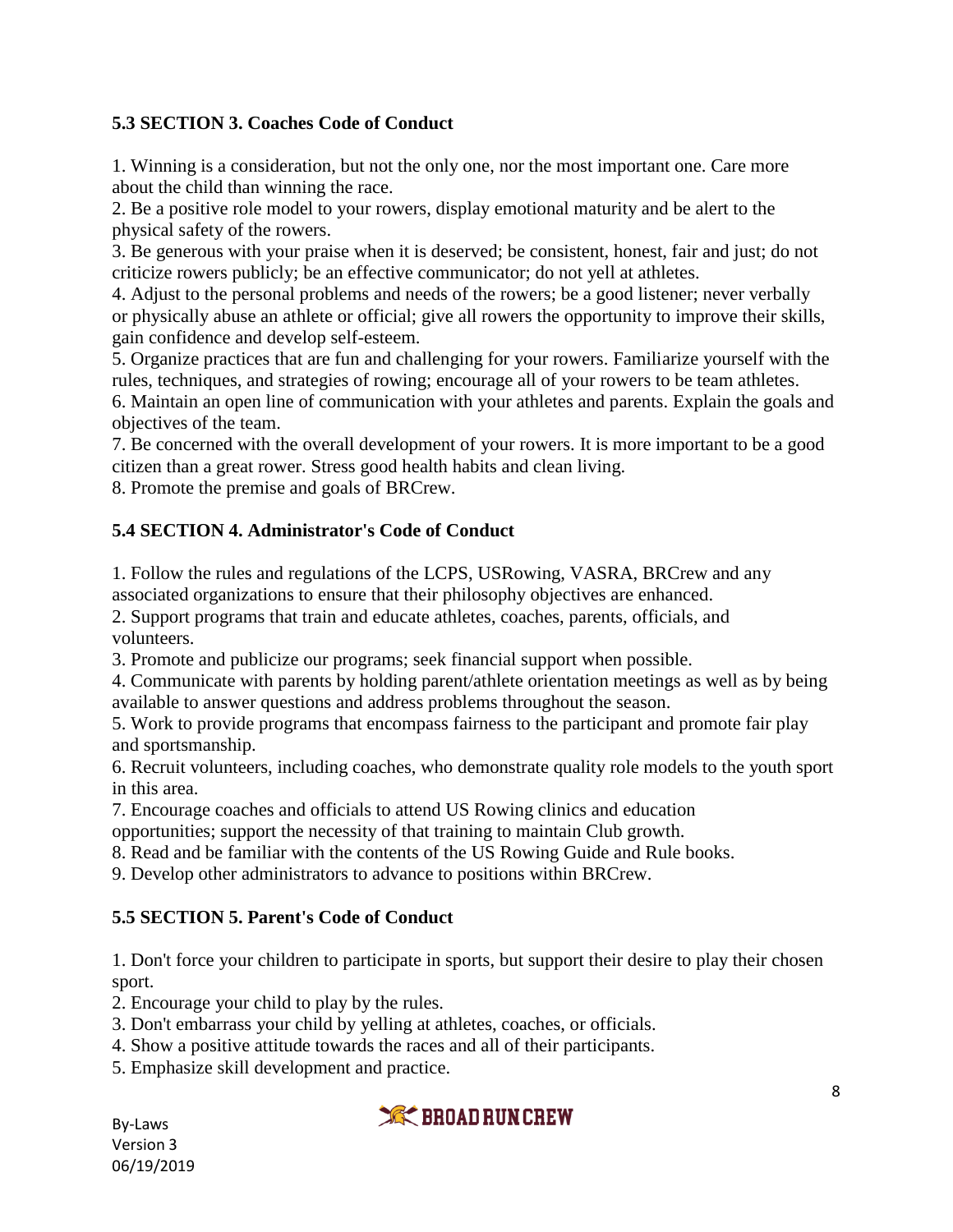6. Know the rules of rowing and support event officials; you will be helping development and support of the sport.

7. Recognize the importance and impact of the coaches.

8. Respect the privacy of the practice and regatta areas for athletes and coaches.

9. Approach the President or Vice President for issues not addressable by the Athlete and Coach. Athlete and Coach is the primary method of resolving issues.

### **5.6 SECTION 6. Spectator's Code of Conduct**

- 1. Display good sportsmanship.
- 2. Do not taunt or disturb other fans; enjoy the races together.
- 3. Help provide a safe and fun environment by being a respectful spectator.
- 4. Support the referees and coaches.
- 5. Be responsible for your own safety.
- 6. Respect locker rooms and the private areas for athletes, coaches, and officials.

### **6 Article VI DISCIPLINARY PROCEEDINGS**

### **6.1 SECTION 1. Conduct**

The conduct of athlete members will be largely governed by the current official rules of athletes as published by LCPS, USRowing, and VASRA or as modified by the rules of any league or associate in which the BRCrew participates. Any athlete or adult member whose conduct is prejudicial to, or tends to injure the good names of LCPS or the BRCrew, disturb its well-being, hamper its function, or otherwise elicit discredit on LCPS or BRCrew may be brought before the Conduct Board.

### **6.2 SECTION 2. Misconduct**

Any oarsman/oarswoman, athlete, non-athlete, coach, parent or spectator who is alleged to be in violation of the Sportsmanship Rule of the Code of Conduct may be investigated by the Conduct Board. The Conduct Board, upon its investigation of alleged violations of the Sportsmanship Rule or the Code of Conduct, will have the authority to take action against the individual(s) involved as described by policy established by Club Officers. Suspension, for any reason, does not entitle a member to a refund of club dues, however Club Officers may approve exceptions.

### **6.3 SECTION 3. Conduct Boar**

### **6.3.1 SECTION 3a. Authority and Organization**

The Conduct Board is convened under the authority of USRowing and BRCrew. The Conduct Board is not a legal proceeding. It is an administrative process whose sole purpose is to enforce the good citizenship goals of LCPS, USRowing, VASRA, and the BRCrew goals for safety and development of athletes.

**XX BROAD RUN CREW**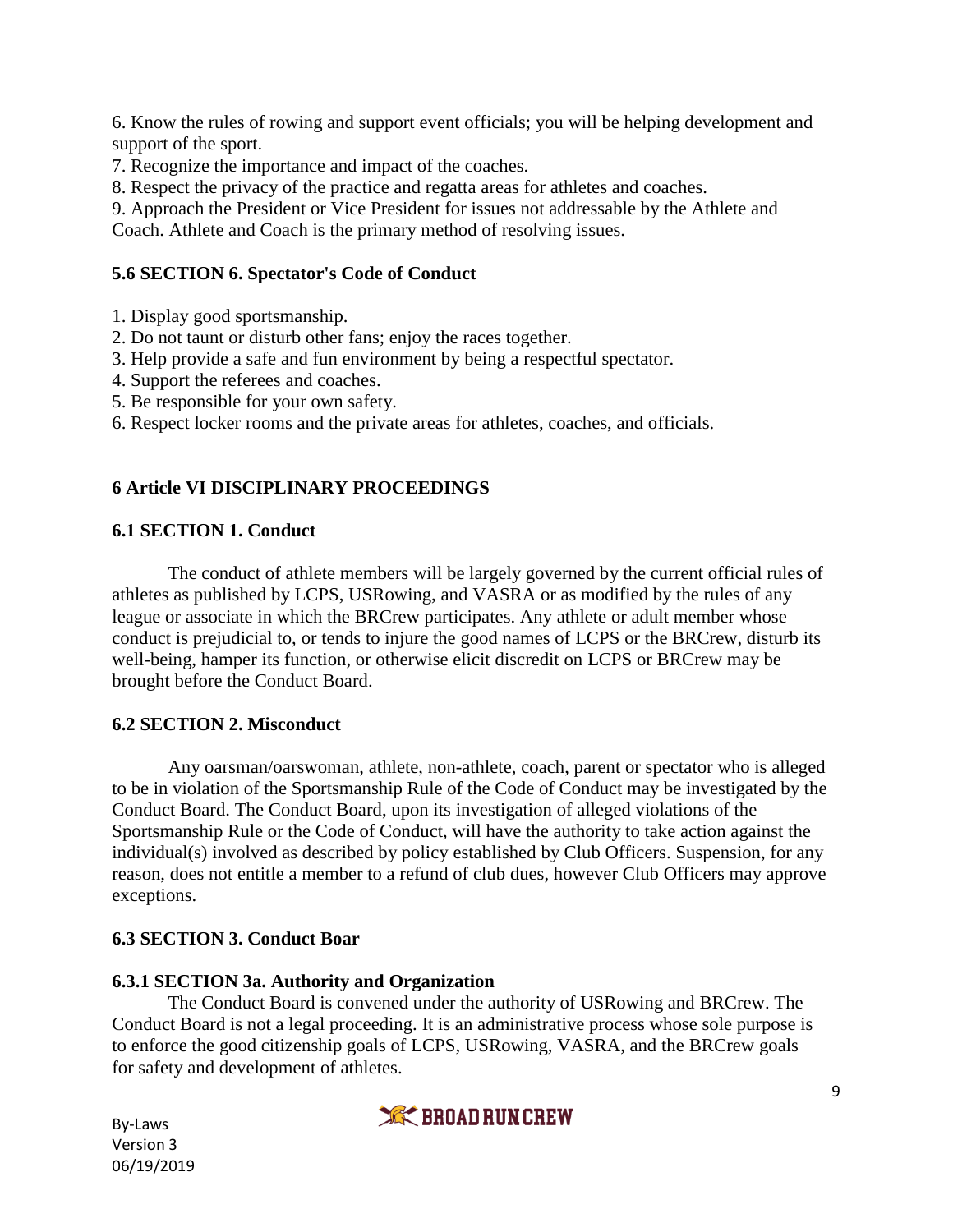#### **6.3.2 SECTION 3b. Composition and Selection**

The BRCrew Officers nominate and approve the members of the Conduct Board. The Conduct Board will normally be chaired by the BRCrew President and composed of three (3) to five (5) members or non-members of BRCrew. During the nominating process, the BRCrew President must ensure that all Conduct Board members are not personally involved in the action under review to prevent undue influence and ensure fairness and impartiality. If necessary, BRCrew officers may nominate and select any Club member in good standing to be a member of the Conduct Board to meet these objectives.

### **6.3.3 SECTION 3c. Incident Report**

The incident report is the official means of communication to the Club Officers of any incidents (on or off water) by a rower, coach, parent, family member, regatta official, or other party that

may require further action of consideration by the BRCrew Conduct Board.

### **6.3.4 SECTION 3d. Procedures and Determination**

When an incident is brought to the attention of the BRCrew Officers through the filing of an incident report or other means, a Conduct Board will be convened within thirty (30) calendar days of the incident . Every effort will be made to convene a Conduct Board as soon as possible after the incident. The Conduct Board will review all pertinent written statements and may request additional information be presented by individuals who are knowledgeable of the incident. It is preferred that the involved individuals are present; however, it is not mandatory, if sufficient information is available to make a knowledgeable determination. The Conduct Board will determine:

a. The full spectrum of events and actions associated with the incident in question.

b. If warranted, the disciplinary actions or sanctions to be imposed against the individual(s) involved in the incident.

c. Any procedural recommendations which can be used to mitigate future potential or similar incidents.

d. Lessons learned which are to be communicated to the coaching staff and team members.

### **6.3.5 SECTION 3e. Disciplinary Actions**

A wide range of disciplinary actions or sanctions are available to the Conduct Board. These include, but are not limited to, verbal reprimands, written reprimands, race suspensions, season suspensions, and (in extreme cases) disbarment from BRCrew. They should be fairly and consistently applied based upon the severity of the incident. Conduct Board determinations will be communicated to the offending individual(s) within twenty-four (24) hours by a member of the Conduct Board through verbal means. A written determination will also be sent within five (5) calendar days. If a BRCrew athlete is involved in an incident, the Head Coach will advise the athletes and the athletes' parents of the Conduct Board determination. In addition, the Conduct

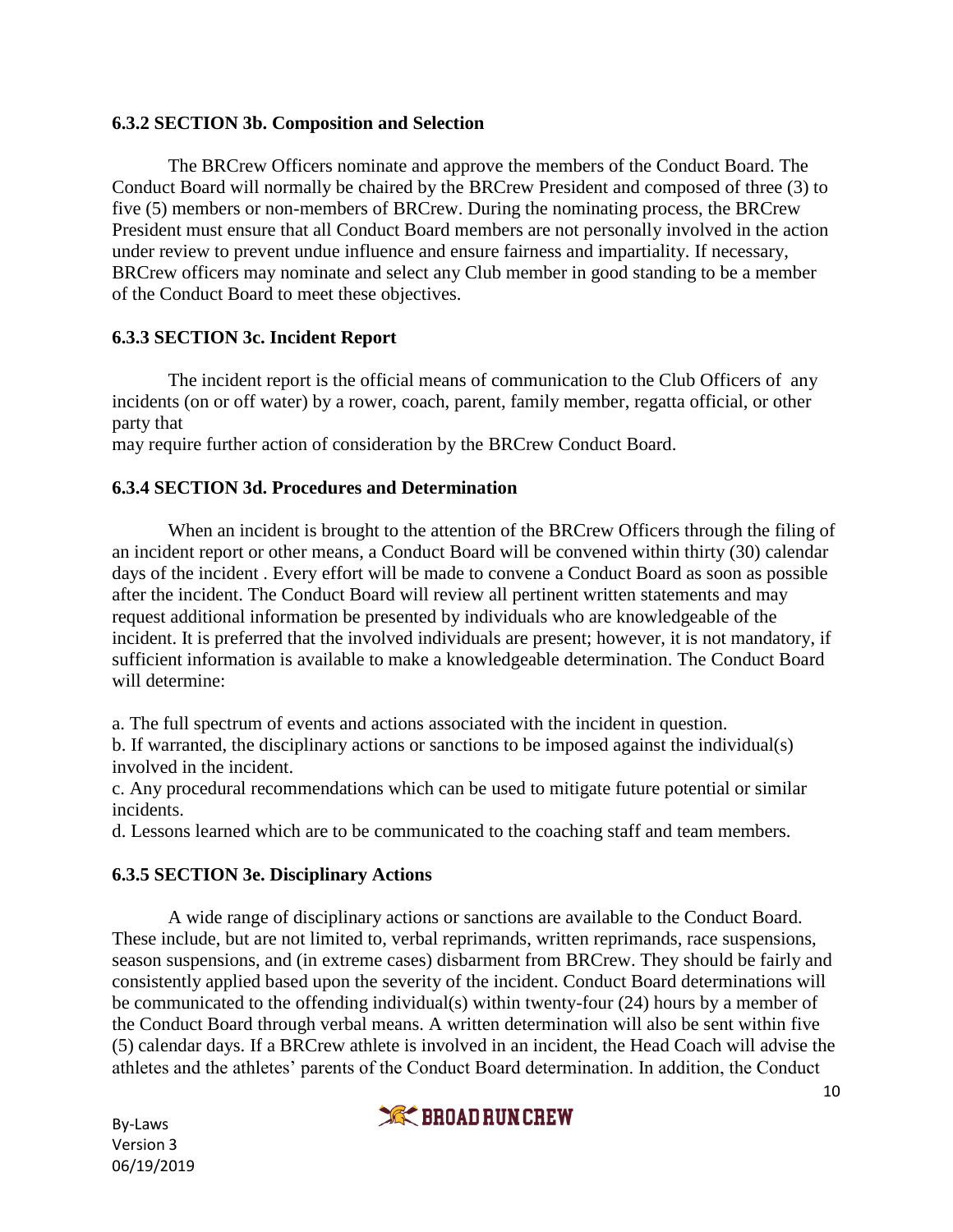Board will send, within five (5) calendar days, written notification to the offending athletes and parents. In some cases, the Conduct Board may request a follow-up meeting with the offending individuals and personally advise them of the basis of the Conduct Board determination. If the incident involves an athlete outside of the BRCrew, written and verbal communication will be provided to the offender's organization recommending actions to be taken by that organization. If the incident involves sanctions imposed under USRowing, proper organization officials will be verbally advised and provided with a complete summary of the Conduct Board minutes. Students are expected to follow Loudoun County Public Schools code of conduct and appropriate behavior. Disciplinary actions or sanctions are effective as of the date prescribed in the Conduct Board minutes.

### **6.3.6 SECTION 3f. Meeting Minutes**

Minutes will be taken at each Conduct Board and approved by those Conduct Board members in attendance. At a minimum, the minutes should include the data, members present, others present, and a summary of the determinations as identified above. If requested by an individual involved in the Conduct Board determination, the Conduct Board minutes must be made available for their determination.

### **6.3.7 SECTION 3g. Appeals Process**

Following the determination by the Conduct Board, the affected individual(s) may request an appeal of the imposed disciplinary actions/sanctions to the BRCrew standing officers. The individual must notify BRCrew in writing that he/she requests an appeal. The BRCrew Officers are required to honor that request within thirty (30) calendar days of the appeal request receipt. During the appeal process, all previously imposed disciplinary actions or sanctions shall remain in effect. Individual(s) requesting an appeal will be offered an opportunity to present his/her version of the incident to BRCrew Officers for their determination. Other individuals knowledgeable of the incident may also be requested by BRCrew Officers to attend the appeal in order to provide additional information. BRCrew Officers have the latitude to uphold or alter the Conduct Board's assigned actions/sanctions as they find appropriate for the incident. Administrative determination by the BRCrew Officers is final and cannot be further appealed unless it falls under USRowing Appeals Procedures.

### **7 Article VII OFFICERS**

### **7.1 SECTION 1. Composition, Term, and Compensation**

BRCrew Officers shall include a President, Vice President, 2<sup>nd</sup> Vice President (optional), Treasurer, Secretary, 2<sup>nd</sup> Secretary (optional), VASRA Representative (optional), and BRHS Administrator/Designee (optional). BRCrew shall have a minimum of three (3) and a maximum of nine (9) standing officers. No officer may hold more than one office at one time. The officers shall hold a term of one (1) year or until his or her successor is elected or assigned. Officers do not need to be affiliated in any way with any BRCrew member.

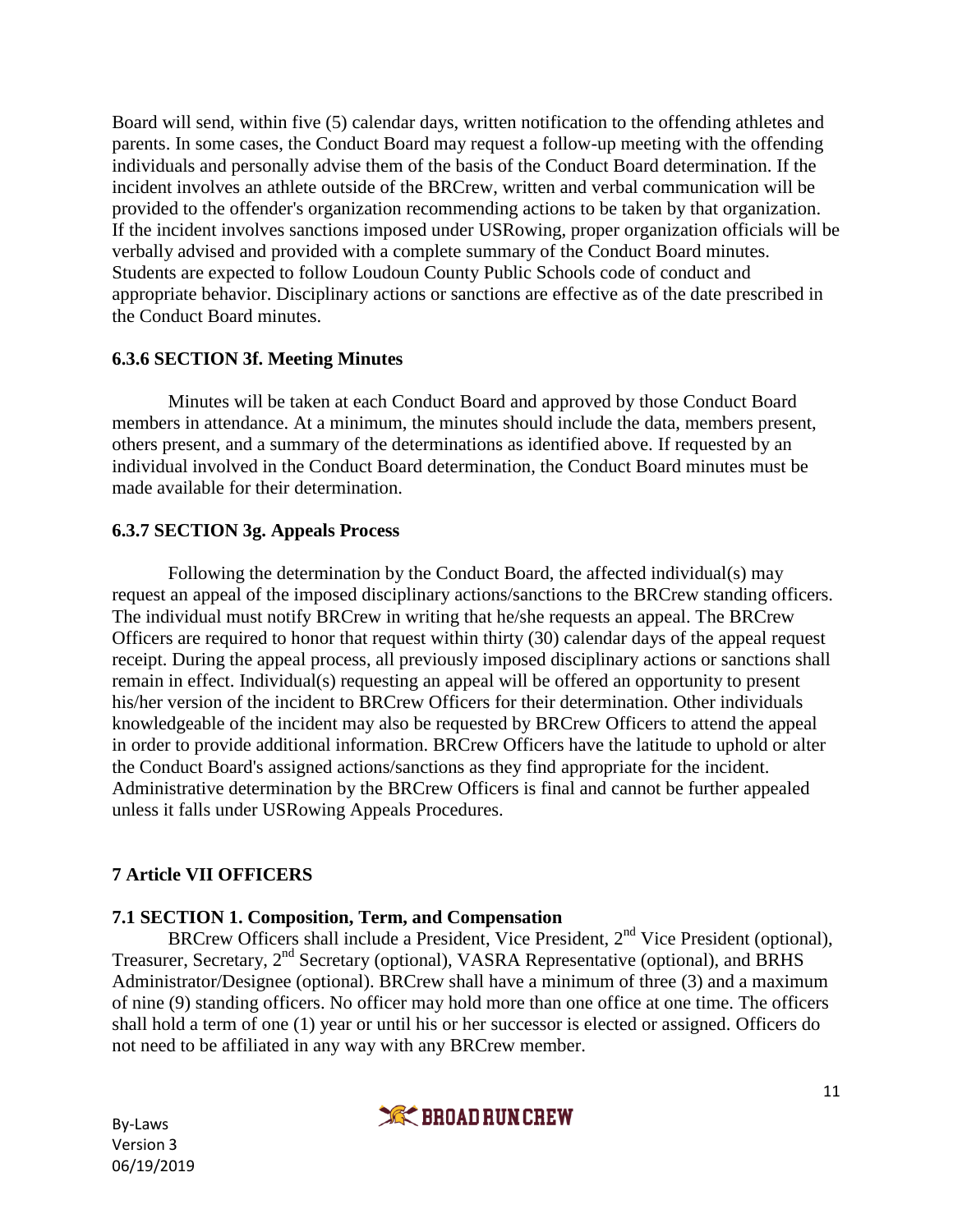No compensation shall be paid to standing officers, as such, for their service, except for the Head Coaches.

### **7.2 SECTION 2. Purpose of Club Officers**

Club Officers shall meet at the call of the President for the purpose of conducting regular business of BRCrew, for insuring that the purposes of the organization are carried out, for setting policies and operational guidelines, and for handling investigations that may be brought before it through the proceedings of the Conduct Board as outlined in Article VI, Section 3. BRCrew Officers meeting in concert are empowered to suspend or expel members for failure to pay dues or fees or for disciplinary reasons when charges are formally bought and investigated through the Control Board. Should a BRCrew Officer be the subject of the investigation or a material witness, such member shall be disqualified from acting on the Conduct Board for that case.

# **7.3 SECTION 3. Conflict of Interest Policy**

### **7.3.1 SECTION 3a. Policy**

No member of BRCrew Board of Directors shall derive any personal profit or gain, directly or indirectly, by reason of his or her participation with BRCrew. This shall also include the member's business or other nonprofit affiliations, family and/or significant other, employer, or close associates who may stand to receive a benefit or gain. Each individual shall disclose to the Board President any personal interests which he or she may have in any matter pending before the organization and shall refrain from participation in any discussion or decision on such matter.

In addition, any member of BRCrew's Board of Directors shall refrain from obtaining any list of clients or donors for personal or private solicitation purposes at any time during the term of their affiliation.

Any new member of the Board of Directors shall be given this policy at the time of their election on to the Board of Directors and the policy will be reviewed annually by the board at a regularly scheduled meeting.

# **7.4 SECTION 4. Duties and Responsibilities**

### **7.4.1 SECTION 4a. President**

The President shall be the chief executive officer of the Club

1. presiding officer over formal meetings & provides meeting agenda with Secretary

2. conduct the regular business of the BRCrew in accordance with the BRCrew by-laws and other official operational guidelines (LCPS, USRowing, VASRA)

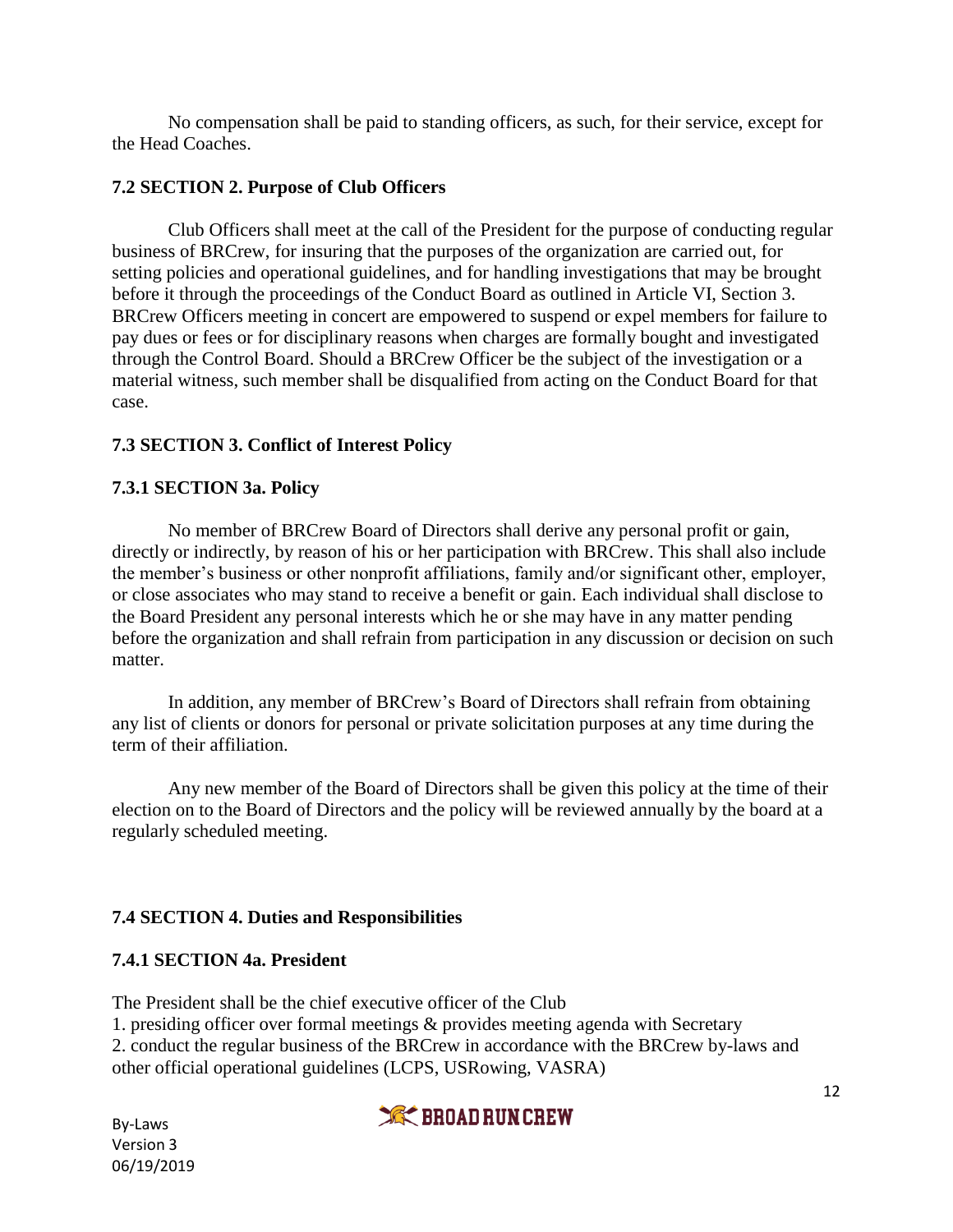3. negotiating and securing water access and facilities for the Club

4. recruit and recommend for approval of the Board of Directors and the Head Coach

5. make an annual report to the voting members

6. serve as representative for Northern Virginia Parks and Rec/Loudoun Water/Beaver Dam

### **7.4.2 SECTION 4b. Vice President of Administration and Communication**

The duties of the Vice President of Administration and Communication include

1. serving as the presiding Club Officer over the BRCrew meetings in the absence of the President,

2. presiding over the Conduct Board at the request of the President,

3. coordinating with other Club Officers the upcoming issues at the request of the President

4. oversee administration committee (legal, insurance, social media/communication/webmaster, spirit wear.

### **7.4.3 SECTION 4c. Vice President of Operations or Equipment**

The duties of the Vice President of Operations (or Vice President of Equipment) include 1. serving as the presiding Club Officer over the BRCrew meeting in the absence of the Vice President of Administration and Communication,

2. oversee the hospitality Committee and membership committee (registration),

3. assist the Head Coach and Assistant Coach (es) and equipment committee,

4. coordinate and maintain liaison with the BRCrew athletes, coaches and parents and shall manage all special events of the Club.

# **7.4.4 SECTION 4d. Treasurer**

The duties of the Treasurer are

1. to be responsible for the custody of all BRCrew funds and financial records,

2. to receive, account for, and disburse BRCrew funds though the authority of the Club Officers,

3. to prepare financial statements, maintain and reconcile BRCrew bank statements,

4. preparation of annual budgets and financial reports,

5. to submit a written financial report for membership meetings, estimated and actuals,

6. to provide financial information to tax preparer as local, state, and federal law requires, and

7. to serve as presiding officer over the BRCrew meetings in the absence of the President and Vice President.

# **7.4.5 SECTION 4e. Secretary**

The duties of the Secretary are

1. to keep a record of all proceedings of the organization (minutes) and make them available upon request from Club Officers,

2. to draft or assist in drafting of official documents, such as filings with the federal government, the state of Virginia, and other government bodies, and

3. to maintain files to include all committee reports,

By-Laws Version 3 06/19/2019

# **XXX BROAD RUN CREW**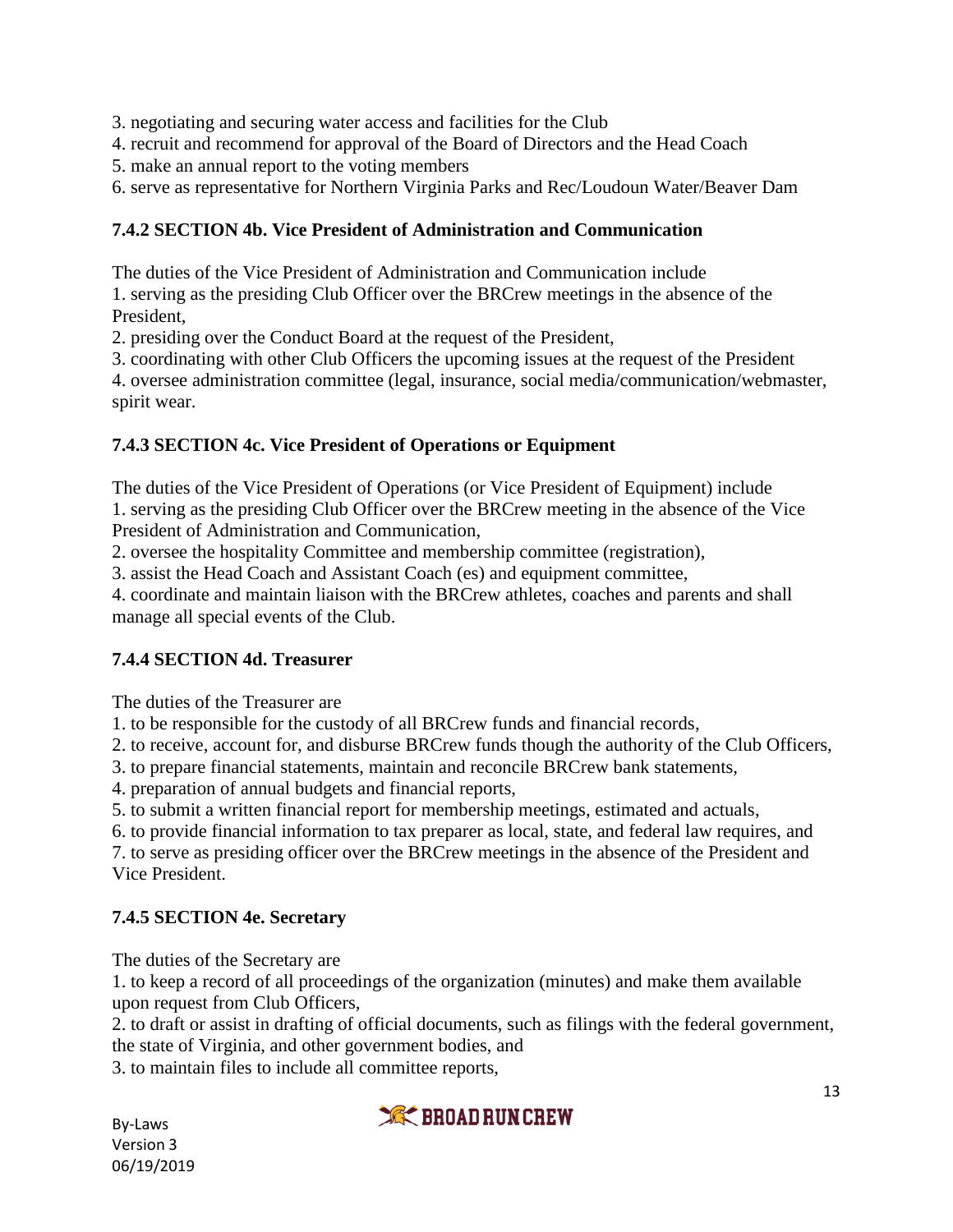4. to keep the organization's official membership roll,

5. to distribute notice of membership meetings, and

6. to maintain records of by-laws, minutes of meetings, non-profit status, organize and maintain membership sign-up (fall and spring) and other required documents

7. A second secretary may be added to the board but without a vote to assist with the workload.

### **7.4.6 SECTION 4f. Virginia Scholastic Rowing Association Representative (VASRA)**

The duties of the VASRA Rep are

1. representing the team at all USRowing and VASRA meetings,

2. voting at all USRowing and VASRA meetings, and

3. serving as the BRCrew representative on VASRA's Local Organizing Committee (LOC),

4. working with Volunteer Coordinator to fulfill commitment to supply parent volunteers for

VASRA races as required by membership.

#### **7.4.7 SECTION 4g. Broad Run High School Administrator/Appointee**

The Athletic Director is the Broad Run High School and LCPS Tier 3 sponsor of the BRCrew. A Broad Run High School Administrator/designee may be appointed by the administration at the request of the Broad Run Crew Board.

### **7.4.8 SECTION 4h. Head Coach**

The duties of the Head Coach are

- 1. providing training to the members of BRCrew and instilling the BRCrew philosophy,
- 2. helping coaches develop season plans,
- 3. making recommendations to Club Officers on the approval or dismissal of coaches,
- 4. selecting assistant coaches, and
- 5. selecting and creating boat seat line-ups.

All coaches and assistants will be required to complete appropriate USRowing coaches programs. Coaches are responsible for obtaining the fullest possible rowing potential from their athletes, enforcing the USRowing rules or other regulations, particularly with regard to safety, reporting all serious incidents resulting in misconducts or higher penalties to BRCrew and league authorities who require such reports, and serving as a direct information source for Club Officers. The Head Coach must also be a model of control and patience in dealing with the athletes and parents. The Head Coach must at all times be in complete control of his team, the kind of control that stems from coaching discipline. There can be no wavering in the application of Club principles.

#### **8 Article VIII ELECTIONS**

**8.1 SECTION 1. Nomination**

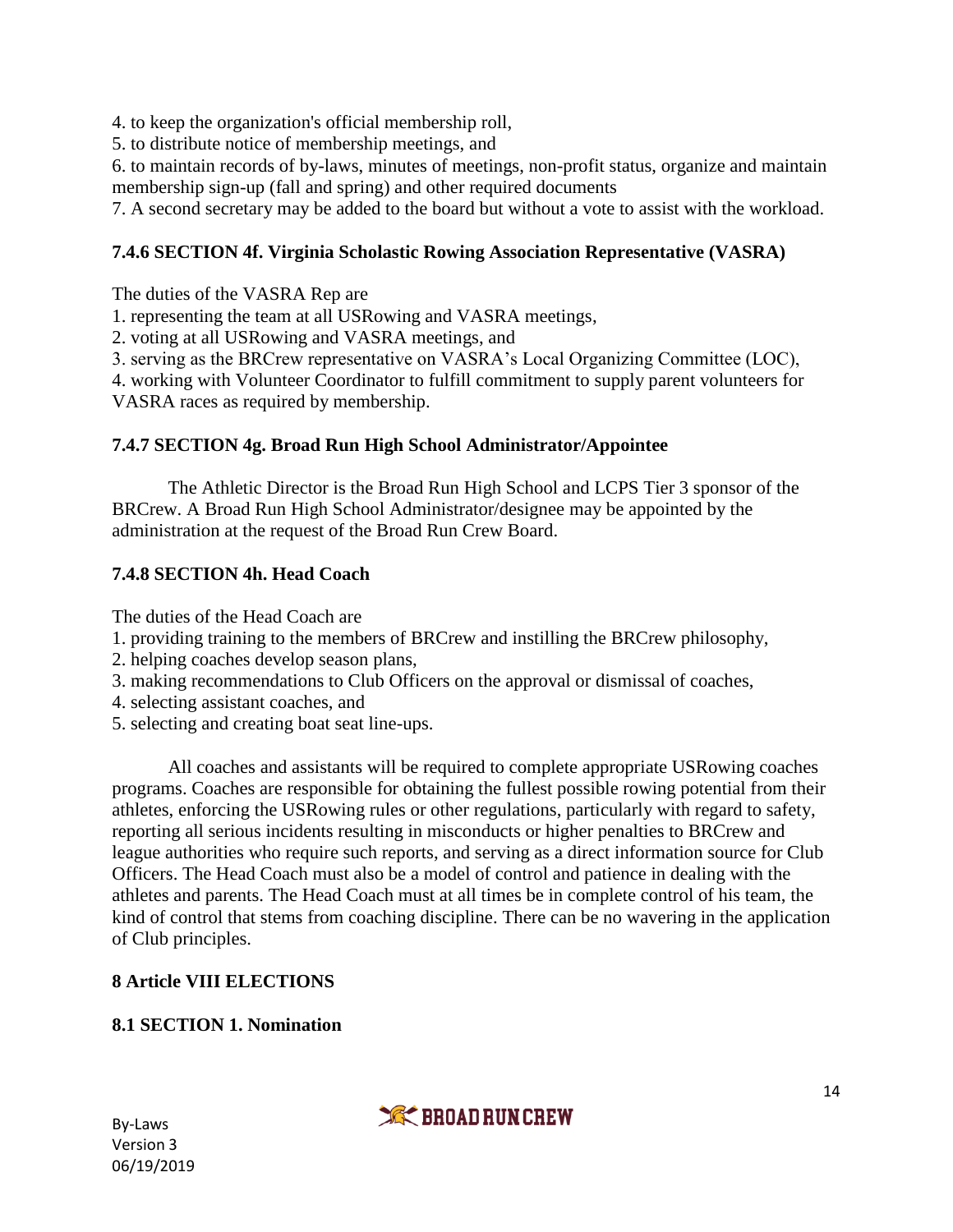Not less than sixty (60) days prior to annual meeting of the BRCrew, the President shall appoint a committee to nominate adult members as candidates for BRCrew Officers. The membership of the BRCrew may also nominate candidates by submitting the names of members to the Secretary to be included on the ballot. Nominations from the floor may also be made. All candidates must be members in good standing.

#### **8.2 SECTION 2.Voting**

Voting for the election of Club officers /directors shall be made by the membership. One vote per family. In the event of a tie-breaking situation, the President will have final decision.

#### **8.3 SECTION 3. Succession**

In the absence of the President, Vice President(s), Treasurer, Secretary, and VASRA Rep the Head Coach shall take over leadership responsibilities for the teams. If an Officer is unable to serve in his/her elected capacity the President, with the approval of the Club Officers, shall appoint a successor to serve until the next general membership meeting when an election of new officers is held.

#### **8.4 SECTION 4. Removal of Officers**

If an officer of the BRCrew fails to perform the duties assigned to him, his office may be declared vacant by an affirmative vote of Club Officers. The President shall appoint, with the approval of Club Officers, a successor until the next general membership meeting, when an election will be held.

#### **8.5 SECTION 5. Resignation of Officers**

An elected Officer may submit his or her resignation in writing to the President. If any Officer ceases to be a member of the club, his or her office shall be considered vacant. The President shall appoint, with the approval of Club Officers, a successor until the next general membership meeting, when an election will be held.

#### **9 Article IX BOARD OF DIRECTORS 9.1 SECTION 1. Composition, Term, and Compensation**

Club Officers elected to the positions of shall serve as ex-officio members of the Board of Directors of the BRCrew corporate entity. The directors shall hold a term of one (1) year or until his or her successor is elected and qualified. No compensation shall be paid to directors, as such, for their service. An odd number of officers must be on the board.

- 1. President (required)
- 2. Vice President Administration/Communication (required)
- 3. Vice President of Operations or Equipment (optional)

**XX BROAD RUN CREW**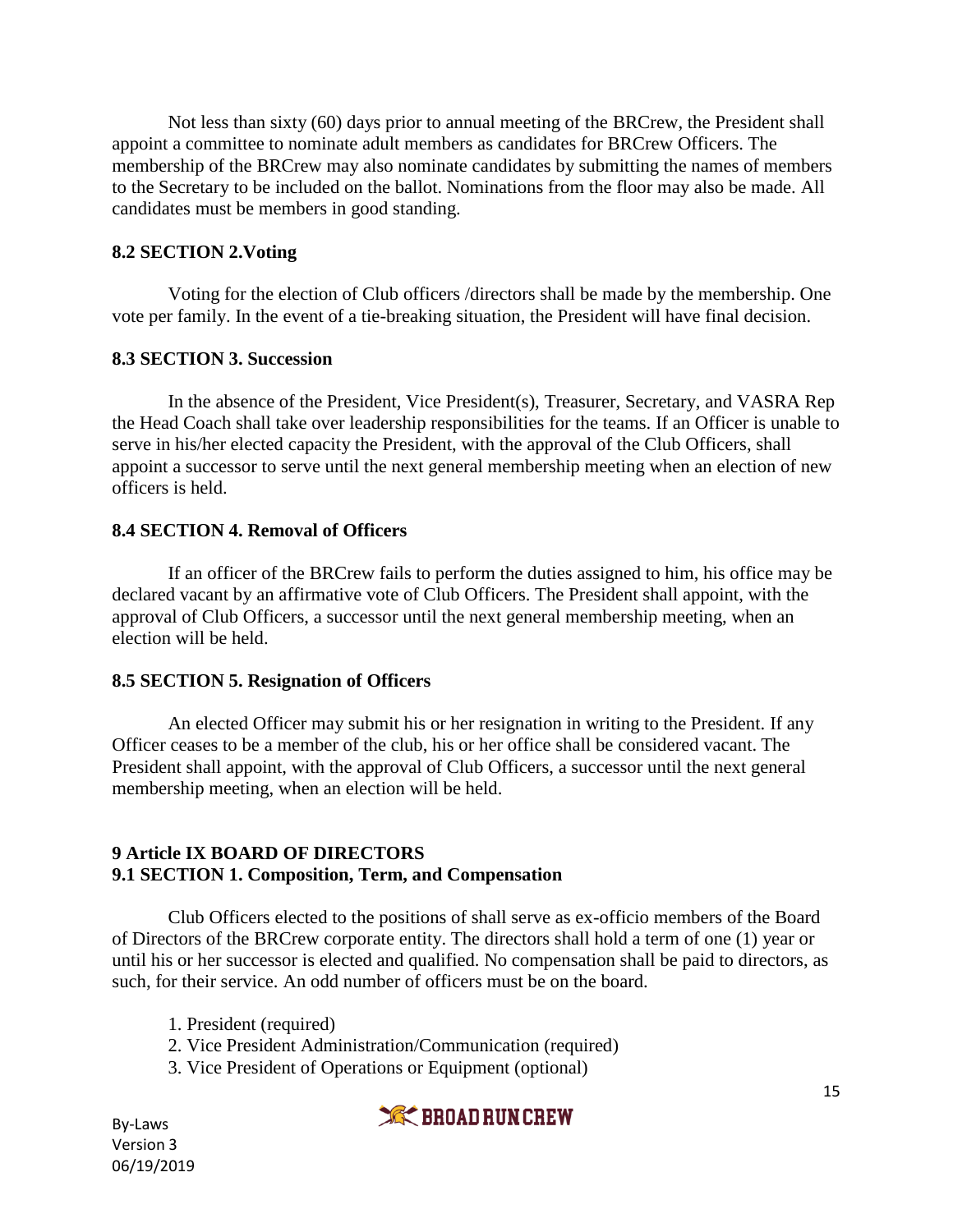- 4. Treasurer (required)
- 5. Secretary (required)
- 6. Co-Secretary (optional)
- 7. VASRA Representative (optional)
- 8. BRHS Administrator/Designee (optional)

### **9.2 SECTION 2. Fiduciary Responsibility**

The Board of Directors will have fiduciary responsibility over the budget, income and expenses. Approval on expenses:

- 1) \$1 \$49.99 Treasurer approval
- 2) \$50 \$499.99 Officer approval and coordination with Treasurer
- 3) \$500 \$10,000 will require a Board majority vote.
- 4) \$10,000 and above will require a unanimous Board vote.

Receipts must be provided for reimbursement. Expense reports are not acceptable unless accompanied with receipt. No Board member has the authority to commit the booster club to any financial obligation outside of the budget, except upon prior approval and the vote of the full Board.

# **10 Article X MEETINGS**

### **10.1 SECTION 1. General Membership Meeting**

The general membership shall meet at the call of the President, following the end of the regular rowing season within thirty (30) days not later than July 31st for the purpose of electing officers/directors and conducting BRCrew business. If one-fifth (1/5) of the members petition, the President shall call a meeting within thirty (30) days of receipt of such petition. Voting is restricted to custodial parent or guardian, one vote per athlete member, coach and officer. One-tenth (1/10) of the voting membership shall constitute a quorum.

### **10.2 SECTION 2. Board Meetings**

The Board shall meet at the call of the President at least annually. The presence of a simple majority of Club Officers currently serving shall be required to constitute a quorum for the transaction of business.

- Board Members
- BRHS Administrator/Designee (optional)

### **10.3 SECTION 3. Committee Meetings**

Committees appointed by the President shall meet at the call of the designated committee chairperson. BRCrew committees may include, but need not be limited to:

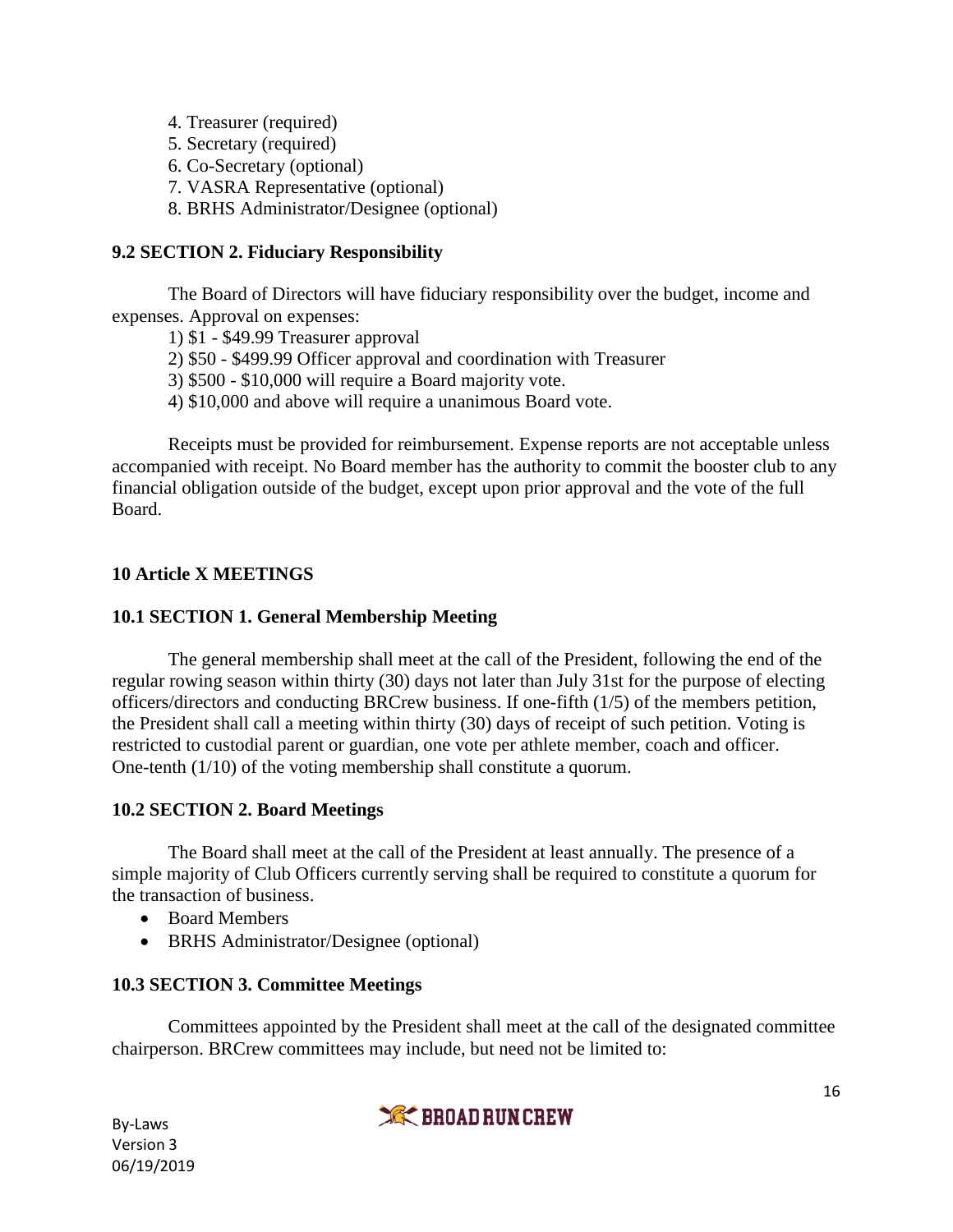- Administration Committee
- Communications Committee
- Hospitality Committee
- Membership Committee
- Fundraising Committee
- Equipment Committee

### **10.4 SECTION 4. Special Meetings**

The President, or in the absence of the President, the Vice President, may call a special meeting of Club Officers at any time and shall do so upon the request of a majority of the serving officers.

### **10.5 SECTION 5. Notice of Meetings**

Reasonable notice of each meeting/practice shall be given to each member of the Club. A minimum of ten (10) days' notice for regular club business meetings is recommended, but not required.

### **10.6 SECTION 6. Order of Business**

The following order of business is included in these by-laws only as an aid to the presiding officer in the conduct of a meeting:

- Call to Order
- Old Business
- New Business
	- Secretary's Report
	- Treasurer's Report
	- Board Activity Report
	- Committee Reports
- Next Meeting Date and Time
- Adjournment

# **11 Article XI RECORDS**

# **11.1 SECTION 1. Club Documents**

Copies of the organization papers of the BRCrew, its by-laws and any amendments there to, and the membership records of the Club shall be reserved in a place of safekeeping. The membership rosters of the Club shall not be sold or provided to facilities in which off-water activities are held or any other organization without written approval of individuals on the roster.

The following is an inventory of documents to be carried by the club. All documents are intended to be living documents and are expected to change over time.

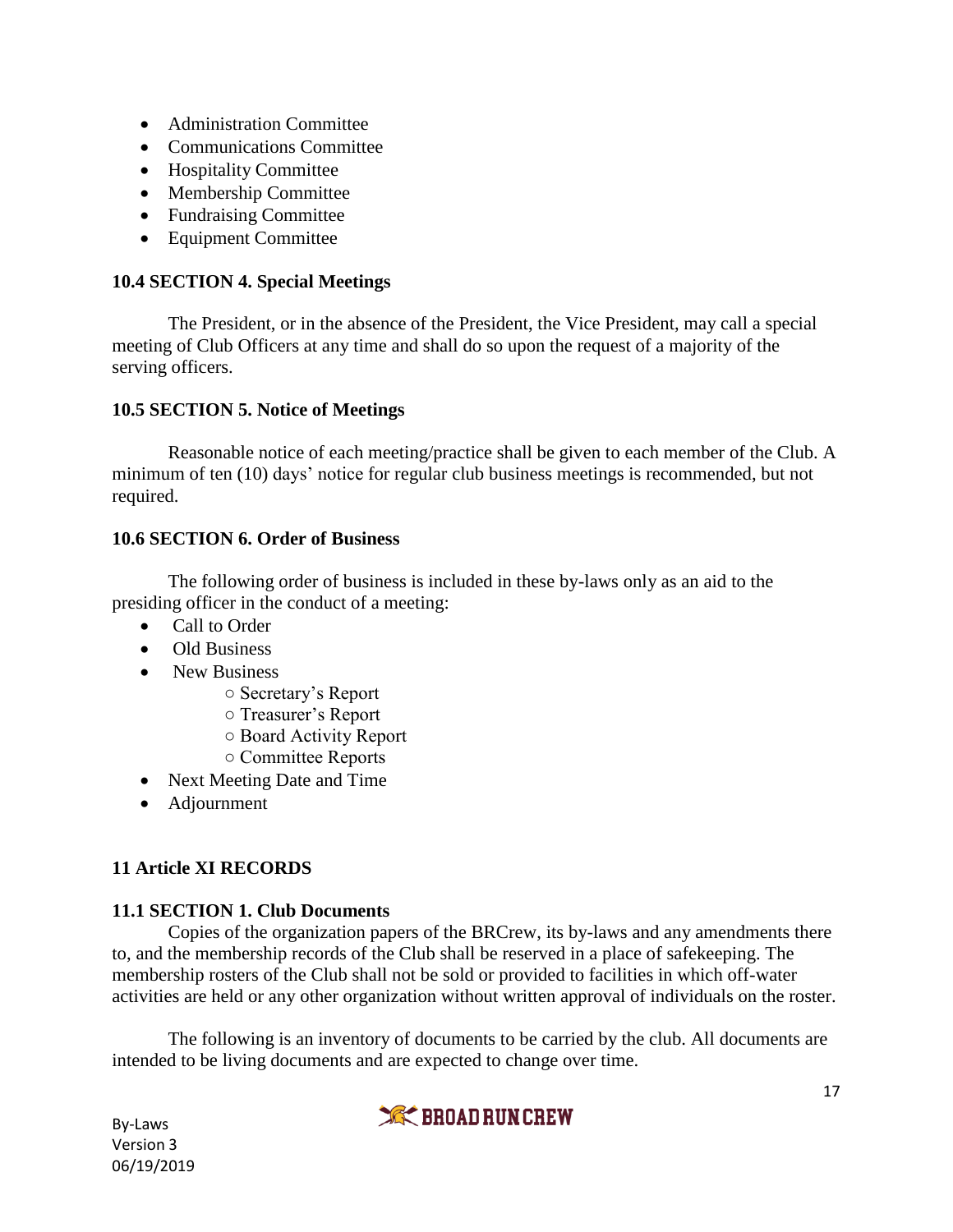- 1. Incorporation
	- a. Article of Incorporation with Commonwealth of Virginia
	- b. EIN from the IRS
	- c. 501(c)(3) IRS Letter of Determination
	- d. LegalZoom.com Registered Agent Service
	- e. By-Laws
	- f. Annual Budget (Estimate and/or Actuals)
	- g. Annual Financial Report
	- h. Meeting Minutes
	- i. Virginia Charity Solicitation Permit
	- j. Sales & Use Tax Exemption Certificate
	- k. Tier 3 Memorandum of Agreement (MOA)
- 2. Officers
	- a. Coaching Contracts if available (Head Coach and Assistant Coaches)
	- b. Equipment Inventory
- 3. General Information
	- a. Student Athlete and Parent Roster
	- b. Organizational Chart (personnel and functions)
	- c. General Calendar of Events
	- d. Website: [www.broadruncrew.com](http://www.broadruncrew.com/) or www.broadruncrew.org

### **11.2 SECTION 2. Annual Audit**

Club Officers shall initiate an audit of the BRCrew financial records and inventory of the club's property to be taken annually and at such other times as it may be necessary.

#### **11.3 SECTION 3. Annual Financial Report**

Club Treasurer or President will provide an annual report of finances to be made available to the membership at the end of the season and upon written request to the Board of Directors.

#### **11.4 SECTION 4. Accounting Period End Date**

Accounting Period End Date is December 31 of each year.

### **12 Article XII IDEMENIFICATION PROVISION**

The corporation (BRC) shall, to the extent legally permissible, indemnify each person who may serve or who has served at any time as an officer, director, or employee of the corporation against all expenses and liabilities, including, without limitation, counsel fees, judgments, fines, excise taxes, penalties and settlement payments, reasonably incurred by or imposed upon such person in connection with any threatened, pending or completed action, suit or proceeding in which he or she may become involved by reason of his or her service in such capacity; provided

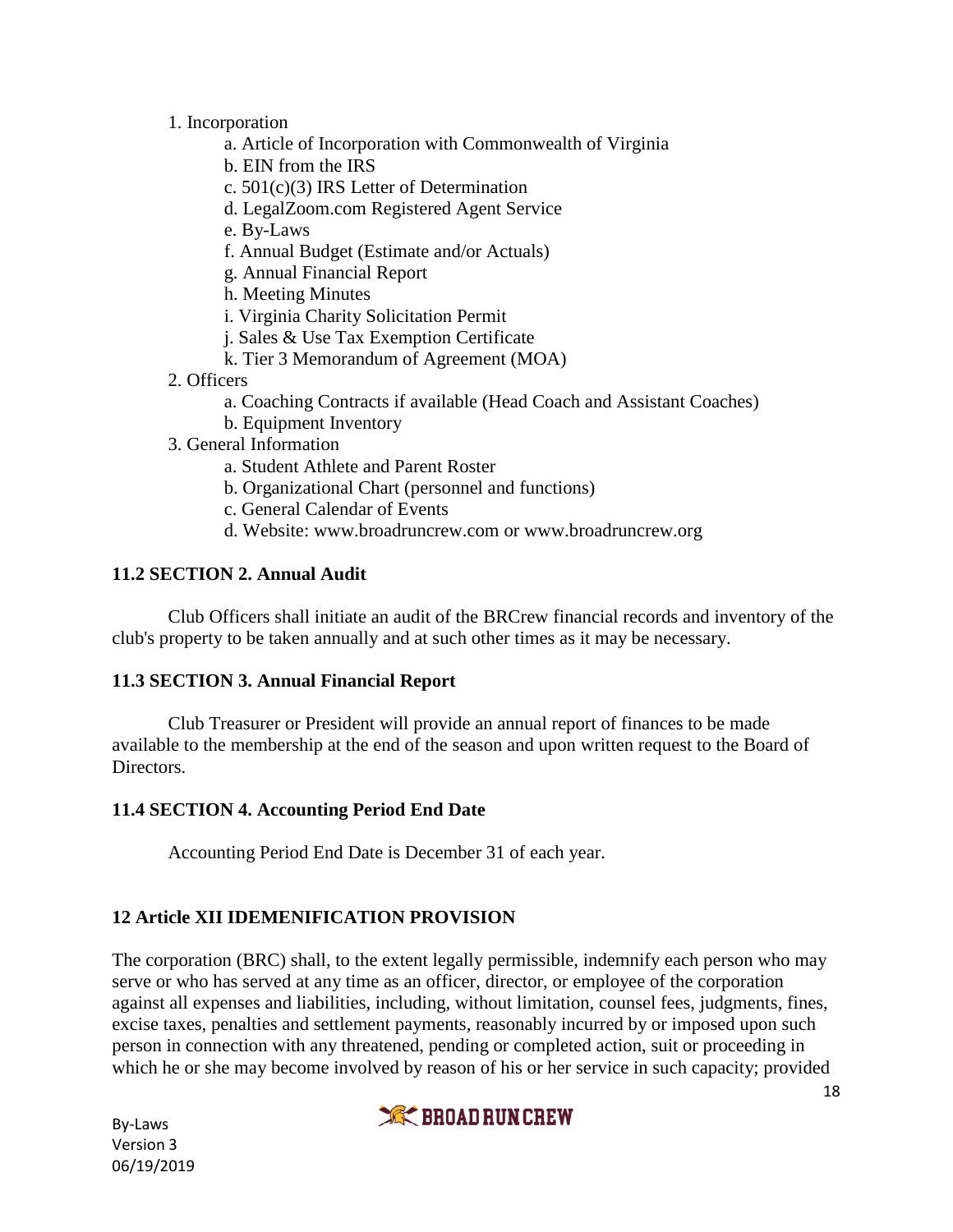that no indemnification shall be provided for any such person with respect to any matter as to which he or she shall have been finally adjudicated in any proceeding not to have acted in good faith in the reasonable belief that such action was in the best interests of the corporation; and further provided that any compromise or settlement payment shall be approved by a majority vote of a quorum of directors who are not at that time parties to the proceeding.

The indemnification provided hereunder shall inure to the benefit of the heirs, executors and administrators of persons entitled to indemnification hereunder. The right of indemnification under this Article shall be in addition to and not exclusive of all other rights to which any person may be entitled.

No amendment or repeal of the provisions of this Article which adversely affects the right of an indemnified person under this Article shall apply to such person with respect to those acts or omissions which occurred at any time prior to such amendment or repeal, unless such amendment or repeal was voted by or was made with the written consent of such indemnified person.

This Article constitutes a contract between the corporation and the indemnified officers, directors, and employees. No amendment or repeal of the provisions of this Article which adversely affects the right of an indemnified officer, director, or employee under this Article shall apply to such officer, director, or employee with respect to those acts or omissions which occurred at any time prior to such amendment or repeal.

### **13 Article XIII DISSOLUTION**

Upon dissolution of this organization, its assets shall be disposed of exclusively for the purposes of the corporation or distributed to such organizations organized and operated exclusively for charitable purposes which shall, at the time, qualify as exempt organization under section 501(c) (3), or shall be distributed to the federal government, or to a state or local government, for a public purpose.

# **14 Article XVI AMENDMENTS**

These by-laws may be amended at a meeting of the Board of Directors or at any special meeting called for that purpose by a two-thirds (2/3) vote of the membership present, provided that notice of the intent to offer amendments, and description of the particular amendments to be proposed have been given each member at least ten (10) days and not more than thirty (30) days in advance of such a meeting.

The following amendments were made and approved on April 10, 2019:

- **Article II Section 2** Changed: The size of the membership is at the discretion of the Head Coach and the Board of Directors.
- **Article VII Section 1** Added Optional 2<sup>nd</sup> Secretary (no vote); BRHS designee optional

**XK BROAD RUN CREW**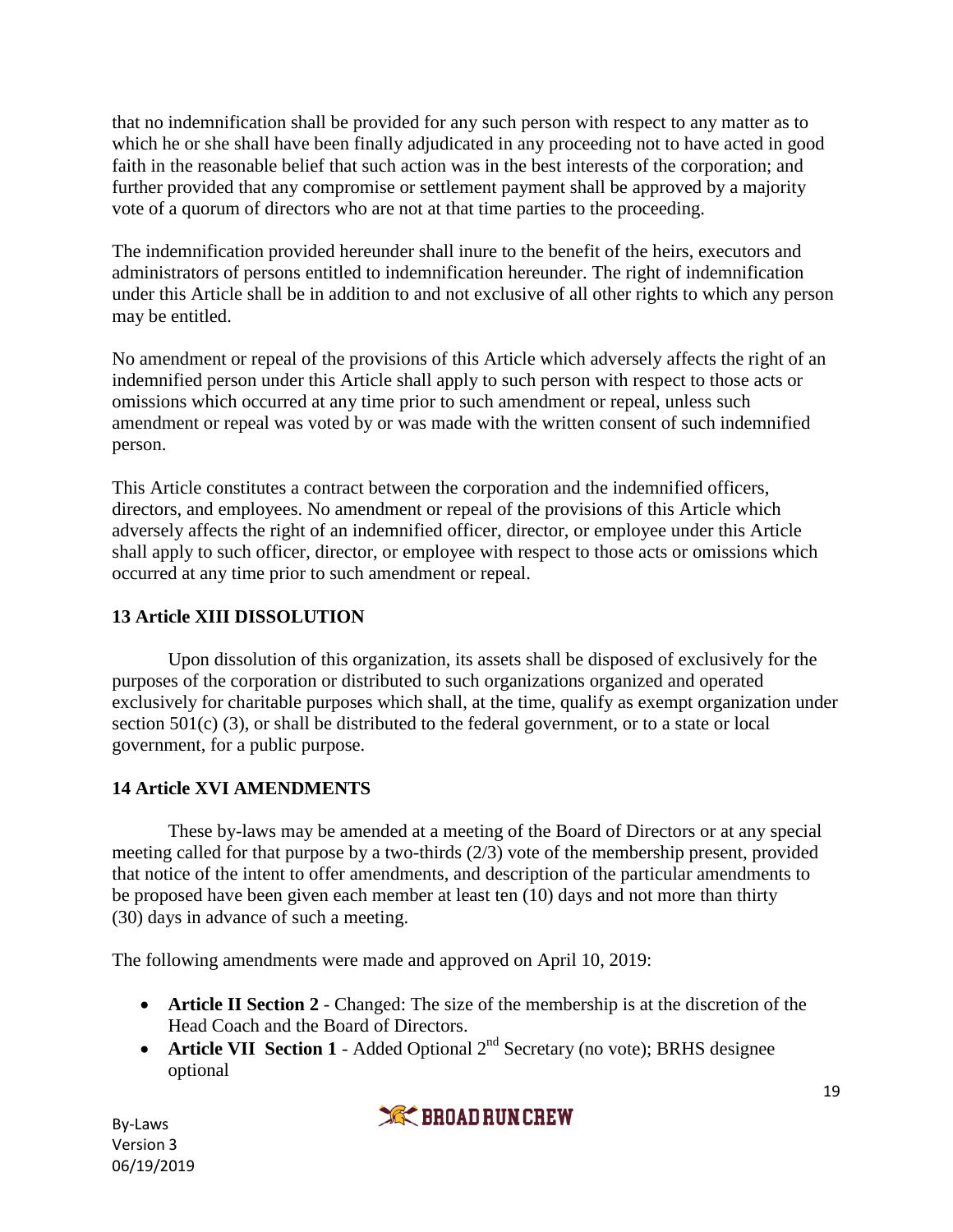- **Article VII Section 4c** Added Vice President of Equipment (optional)
- **Article VII Section 4d** Change sentence to "preparation of annual budgets and financial reports"
- **Article VII Section 4e** Added a sentence for an additional optional co-secretary to help with the workload
- **Article VII Section 4g** Changed 2<sup>nd</sup> sentence to: A Broad Run High School Administrator/designee may be appointed by the administration at the request of the Broad Run Crew Board.
- **Article X Section 2** Changed BRHS Administrator/Designee to (optional)
- **Article IX Section 1 (3)** Changed title to Vice President of Operations or Vice President of Equipment (optional); **(6)** – Added 2nd Secretary (optional); **(8)** BRHS Administrator/Designee (optional)
- **Article IX Section 1c** Changed to 501(c)(3) IRS Letter of Determination
- **Article XI Section 1g -** Changed to Annual Financial Report
- **Article XI Section 1i** Added Virginia Charity Solicitation Permit
- **Article XI Section 1j** Added Sales and Use Tax Exemption Certificate
- **Article XI Section 1k** Added Tier 3 Memorandum of Agreement (MOA)
- **Article XI Section 2c** Deleted Tier 3 Memorandum of Agreement (MOA
- **Article XI Section 3** Changed title to Annual Financial Report; Changed sentence to: Club Treasurer or President will provide an annual report of finances to be made available to the membership at the end of the season and upon written request to the Board of Directors.

The following amendment was made and approved on June 19, 2019:

- **Article 12** Changed to Article 13
- **Article 13** Changed to Article 14
- **• Article 12** Added Indemnification Provision